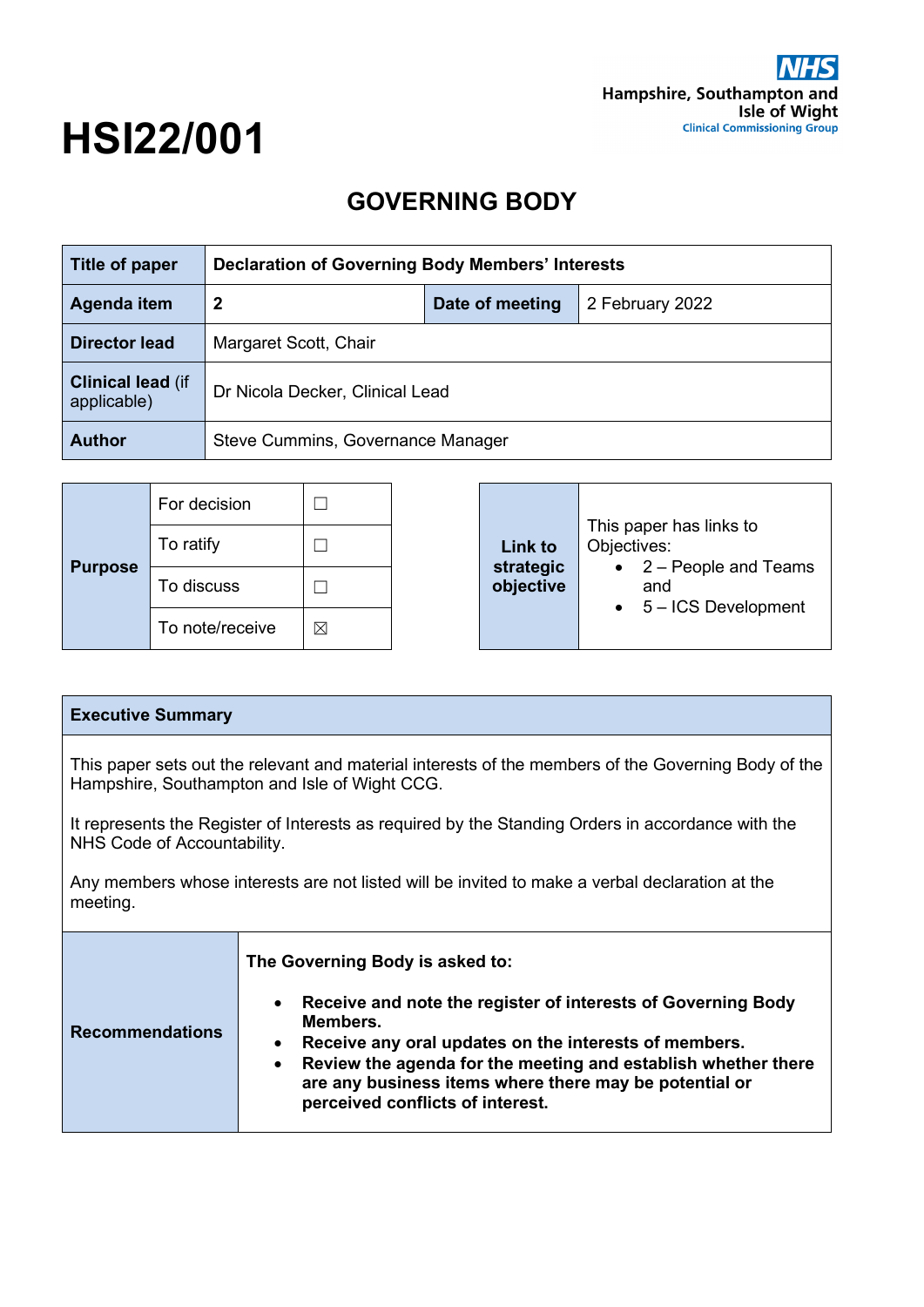| Please provide details on the impact of following aspects                                  |                                                                                 |  |
|--------------------------------------------------------------------------------------------|---------------------------------------------------------------------------------|--|
| Equality and quality<br>impact assessment                                                  | This paper does not request decisions that impact on equality and<br>diversity. |  |
| Patient and stakeholder<br>engagement                                                      | Not applicable                                                                  |  |
| Financial and resource<br>implications / impact                                            | Not applicable                                                                  |  |
| Legal implications                                                                         | There are no legal implications arising from this paper.                        |  |
| Principal risk(s) relating to<br>this paper                                                | Not applicable                                                                  |  |
| Key committees / groups<br>where evidence<br>supporting this paper has<br>been considered. | Not applicable                                                                  |  |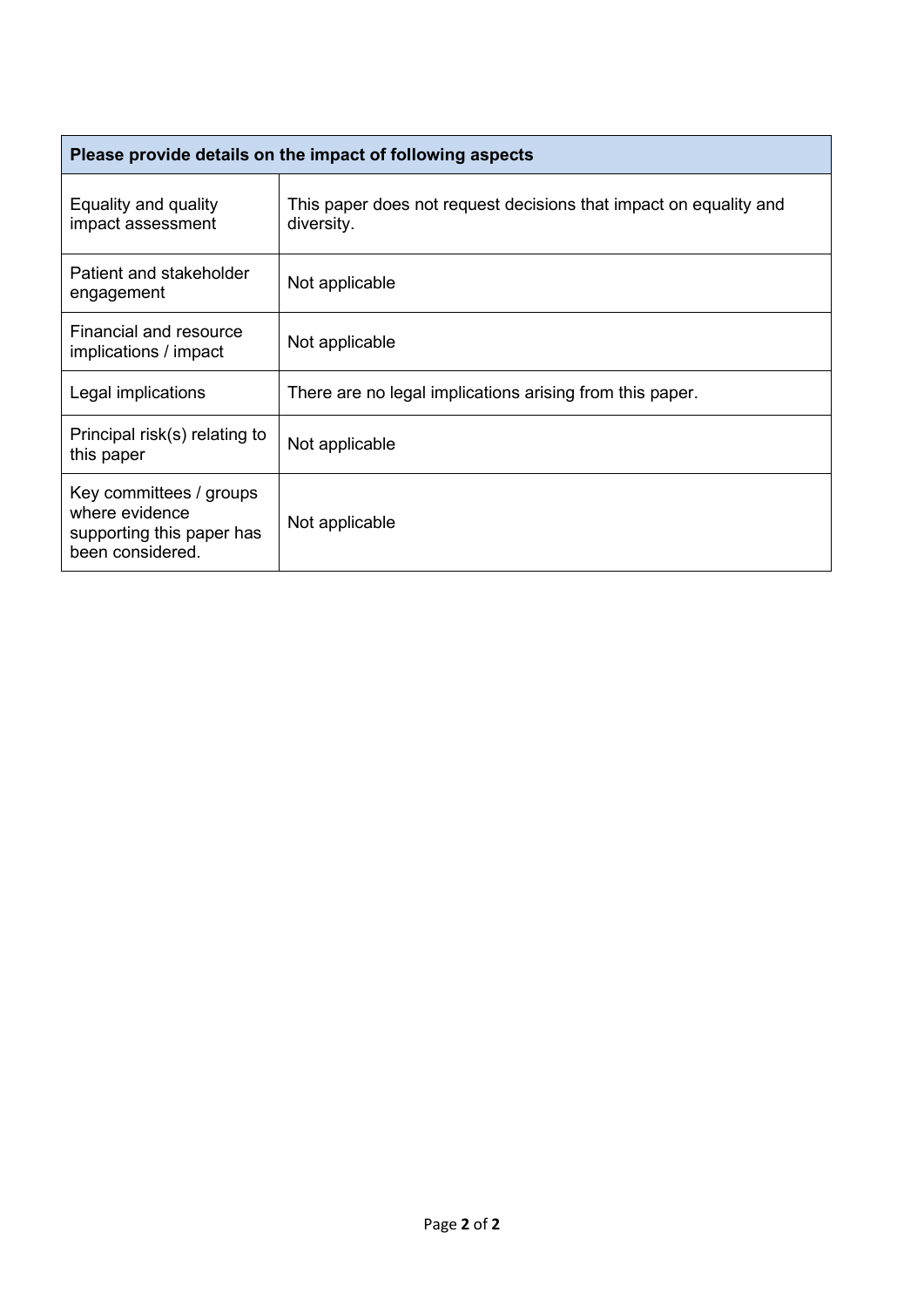Governing Body Declarations of Interest

| <b>First Name</b> | Surname       | Role                                                                 | Declared Interest - Name and Nature of Busines                                                                                                  |
|-------------------|---------------|----------------------------------------------------------------------|-------------------------------------------------------------------------------------------------------------------------------------------------|
| Julie             | Dawes         | <b>Chief Nurse</b>                                                   | Chief Nurse - Hampshire Hospitals NHS<br><b>Foundation Trust</b>                                                                                |
| Julie             | Dawes         | <b>Chief Nurse</b>                                                   | Trustee - Naomi House                                                                                                                           |
| Nicola            | Decker        | <b>Clinical Leader</b>                                               | Husband carries out sessional work at the BMI<br>Hampshire Clinic and Candover Clinic                                                           |
| Nicola            | Decker        | <b>Clinical Leader</b>                                               | Husband is an orthopaedic surgeon at<br>Hampshire Hospitals NHS Foundation Trust                                                                |
| Nicola            | <b>Decker</b> | <b>Clinical Leader</b>                                               | GP Partner at Watership Down Health, a<br>practice in the Rural West Primary Care Network                                                       |
| Simon             | Garlick       | <b>Non Executive Director</b><br>(Governance)                        | Simon undertakes voluntary work for Salisbury<br>Hospice                                                                                        |
| Judy              | Gillow        | <b>Non Executive Director</b><br>(Patient and<br>public involvement) | Judy is a Specialist Advisor for the Care Quality<br>Commission - for acute hospital inspections<br>outside of Hampshire.                       |
| Judy              | Gillow        | <b>Non Executive Director</b><br>(Patient and<br>public involvement) | Judy is Non Executive Director for Dorset<br><b>County Hospital NHS Foundation Trust</b>                                                        |
| Karl              | Graham        | <b>Clinical Director, South</b><br><b>West Hampshire</b>             | Karl is a GP Partner at Hedge End Medical<br>Centre. Hedge End Medical Centre is a part<br>owner<br>of Eastleigh Southern Parishes Network Ltd. |
| Karl              | Graham        | <b>Clinical Director, South</b><br><b>West Hampshire</b>             | Hedge End Medical Centre is a member of the<br>Eastleigh<br>Southern Parishes Primary Care Network.                                             |
| Zaid              | Hirmiz        | <b>East Hampshire</b>                                                | Clinical Director, South   ZNH HIRMIZ Medical Ltd Private company                                                                               |
| Zaid              | <b>Hirmiz</b> | <b>Clinical Director, South</b><br><b>East Hampshire</b>             | Private work for Spire Hospital                                                                                                                 |
| Zaid              | <b>Hirmiz</b> | <b>Clinical Director, South</b><br><b>East Hampshire</b>             | AdHoc sessions Southampton Primary Care<br>limited - Working in the extended hours hubs                                                         |
| Zaid              | Hirmiz        | <b>Clinical Director, South</b><br><b>East Hampshire</b>             | GP educator /Speaker Fourteen Fish Ltd                                                                                                          |
| Zaid              | Hirmiz        | <b>Clinical Director, South</b><br><b>East Hampshire</b>             | GP advisor- Spire Portsmouth Hospital- speaker<br>on the education programme                                                                    |
| Zaid              | <b>Hirmiz</b> | <b>Clinical Director, South</b><br><b>East Hampshire</b>             | Partner at Horndean Surgery - Part owner of<br>new premises from 1 February 2020                                                                |
| Zaid              | <b>Hirmiz</b> | <b>Clinical Director, South</b><br><b>East Hampshire</b>             | Speciality Doctor in Dermatology Portsmouth<br><b>Hospital Trust</b>                                                                            |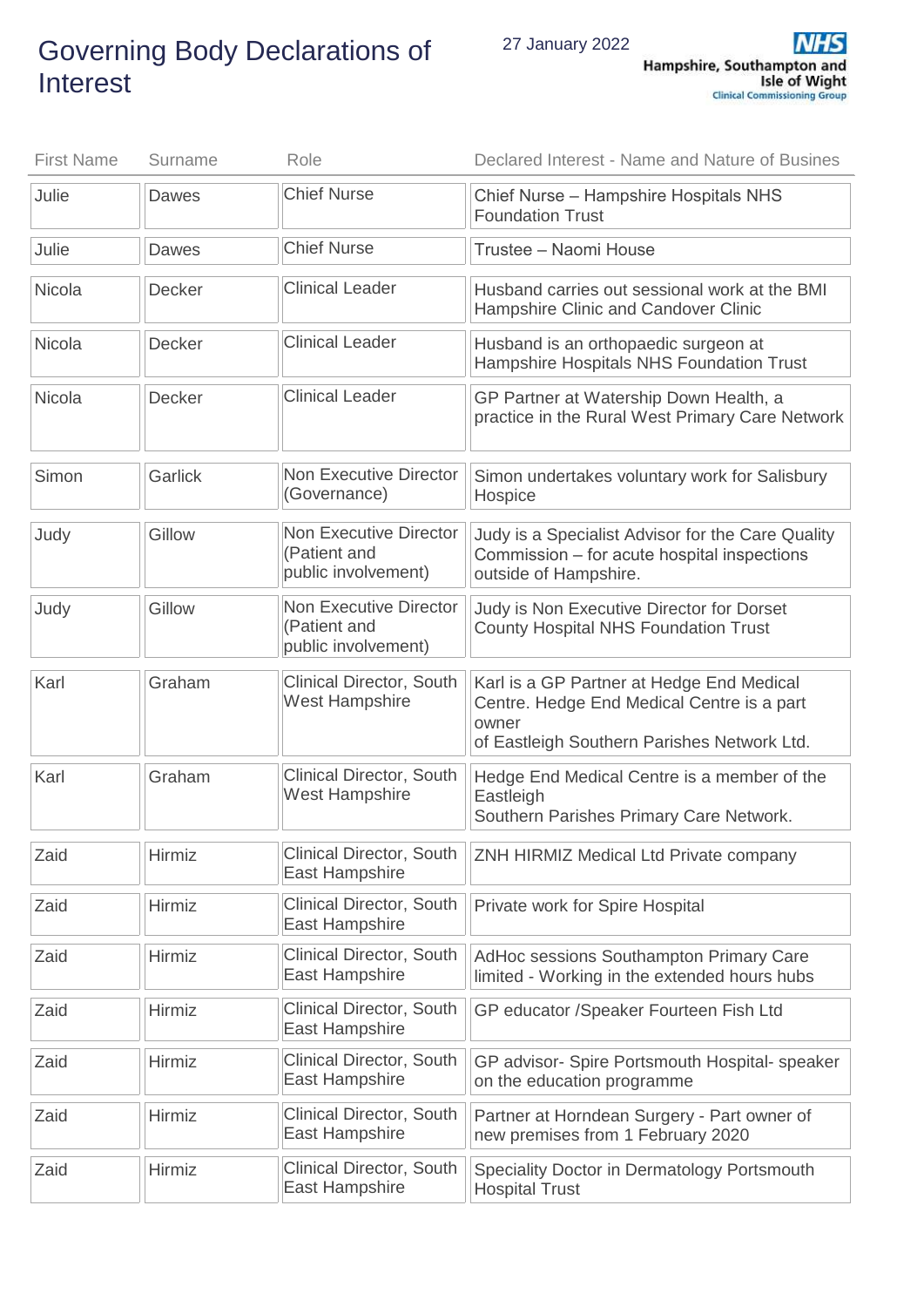| <b>First Name</b> | Surname          | Role                                                                         | Declared Interest - Name and Nature of Busines                                                                                         |
|-------------------|------------------|------------------------------------------------------------------------------|----------------------------------------------------------------------------------------------------------------------------------------|
| Zaid              | Hirmiz           | <b>Clinical Director, South</b><br><b>East Hampshire</b>                     | I have deputised for the Lead GP at the Spire<br>Portsmouth Hospital to attend the MAC (Medical<br><b>Advisory Committee)</b>          |
| Zaid              | Hirmiz           | <b>Clinical Director, South</b><br><b>East Hampshire</b>                     | I am on the Clinical Governance Committee at<br>the Spire Portsmouth Hospital                                                          |
| Zaid              | Hirmiz           | <b>Clinical Director, South</b><br><b>East Hampshire</b>                     | Wife Dalia Hirmiz works as administrator at<br>Horndean Surgery and is also a director and the<br>Secretary for ZNH HIRMIZ Medical Ltd |
| Zaid              | Hirmiz           | <b>Clinical Director, South</b><br><b>East Hampshire</b>                     | Horndean Surgery is part of the Southern<br>Hampshire GP Alliance                                                                      |
| Fiona             | Howarth          | Chief of Staff                                                               | Partner is Chief Operating Officer at Royal<br><b>Berkshire Hospitals Foundation Trust</b>                                             |
| Charlotte         | <b>Hutchings</b> | <b>Clinical Director, North</b><br>and Mid Hampshire                         | Medical Officer at St Michael's hospice working<br>at weekends /OOH medical cover                                                      |
| Charlotte         | <b>Hutchings</b> | <b>Clinical Director, North</b><br>and Mid Hampshire                         | Trustee St Michael's Hospice Basingstoke                                                                                               |
| Charlotte         | <b>Hutchings</b> | <b>Clinical Director, North</b><br>and Mid Hampshire                         | Russell Swart (husband) GP partner at Giffard<br>Drive surgery, Farnborough                                                            |
| Charlotte         | <b>Hutchings</b> | Clinical Director, North<br>and Mid Hampshire                                | Russell Swart (husband) is PCN Clinical<br>Director, Farnborough, Frimley ICS                                                          |
| Charlotte         | <b>Hutchings</b> | <b>Clinical Director, North</b><br>and Mid Hampshire                         | Salaried GP at Odiham and Old Basing medical<br>practice                                                                               |
| Michelle          | Legg             | Clinical Director, Isle of<br>Wight                                          | President of Isle of Wight Association for Spina<br><b>Bifida and Hydrocephalus</b>                                                    |
| Michele           | Legg             | Clinical Director, Isle of<br>Wight                                          | Partner works at Argyll House Surgery as a<br>salaried GP                                                                              |
| Michele           | Legg             | Clinical Director, Isle of<br>Wight                                          | Tower House Surgery is lead practice for the<br>North East Primary Care Network                                                        |
| Michele           | Legg             | Clinical Director, Isle of<br>Wight                                          | Partner, Tower House Surgery                                                                                                           |
| Michele           | Legg             | Clinical Director, Isle of<br>Wight                                          | School Governor and Vice Chair at Ryde School                                                                                          |
| Michele           | Legg             | Clinical Director, Isle of<br>Wight                                          | Shares held in Company Island Clinical<br><b>Academic Services</b>                                                                     |
| Michele           | Legg             | Clinical Director, Isle of<br>Wight                                          | President of IOW Osteoporosis Society                                                                                                  |
| Michele           | Legg             | Clinical Director, Isle of<br>Wight                                          | Partner undertakes work in the spinal triage<br>clinic at St Marys Hospital and the EAS                                                |
| Maggie            | MacIsaac         | <b>Chief Executive</b><br>Hampshire,<br>Southampton and Isle<br>of Wight CCG | Michael Nightingale is my sister in law's father<br>and he sits on the Patient and Public<br>Engagement Group in Whitchurch.           |
| Ed                | Palfrey          | <b>Secondary Care</b><br>Clinician (Non<br>Executive)                        | Daughter is a Palliative Care Trainee                                                                                                  |